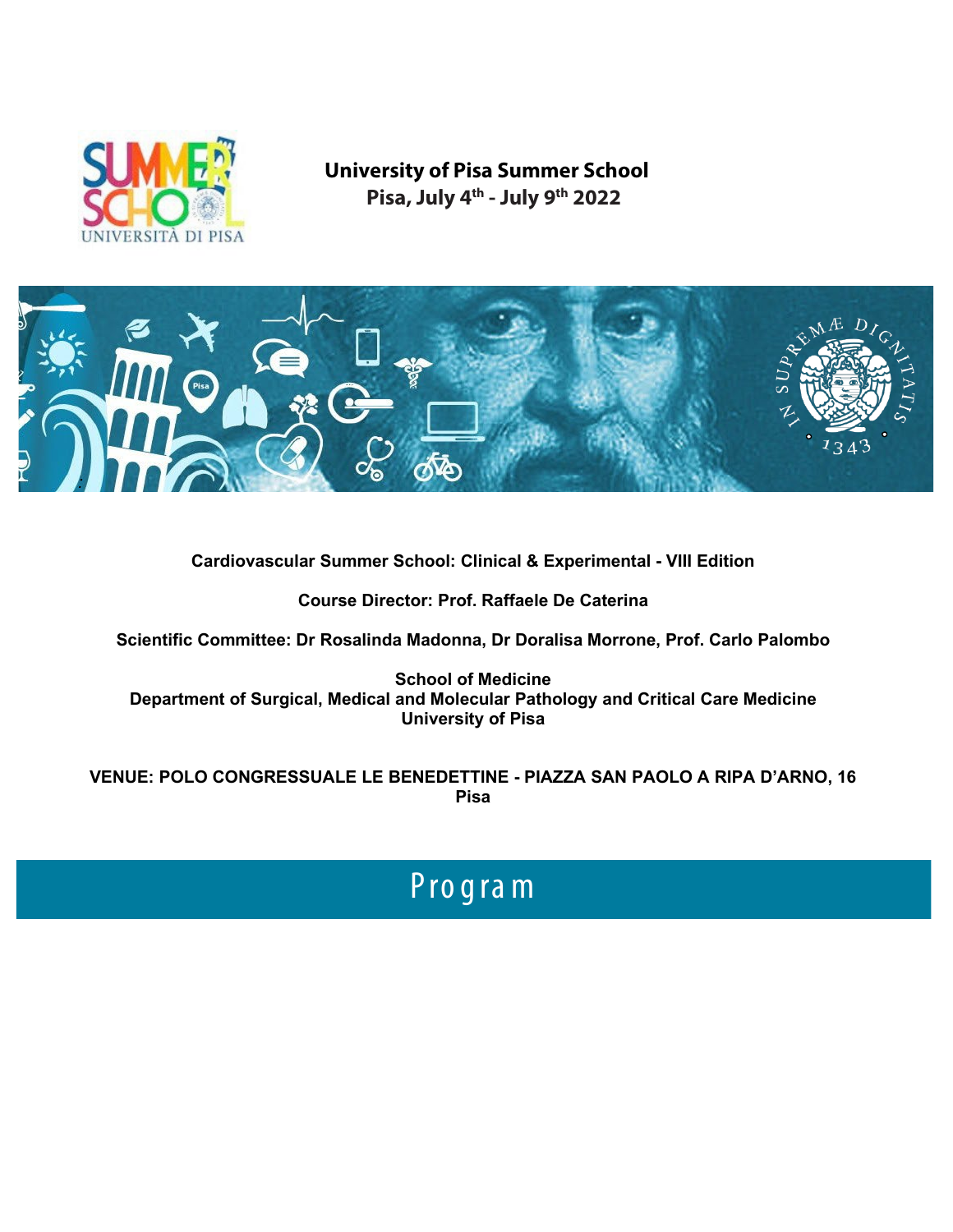#### **July 4th**

- 8:00 8:30 Registration of participants
- 8:30 9:00 The international promotion of teaching activities at the University of Pisa *Francesco Marcelloni, Pisa*

The Summer School in the Department activity *Angelo Gemignani, Pisa*

Introduction to the course *Raffaele De Caterina, Pisa*

#### **INTRODUCTION to CARDIOVASCULAR MEDICINE and RESEARCH**

- 09:00 10:00 Keynote Opening Lecture: Methodology of experimental and clinical medicine: evidencebased medicine, personalized medicine, systems medicine *Gian Franco Gensini, Florence*
- 10:00 10:45 The global burden of cardiovascular disease in the XXI century *Aldo Pietro Maggioni, Florence*

## Coffee break

- 11:15 12:15 Keynote Lecture: Drug development in the COVID-19 era *Peter Ferdinandy, Semmelweis University, Budapest*
- 12:15 13:15 Keynote Lecture: Current and future directions in cardiovascular research *Filippo Crea, Rome*

#### Lunch break

## **PRINCIPLES in CARDIOVASCULAR PHYSIOLOGY**

- 15:00 16:00 Left and right heart mechanics *Fabio Recchia, Pisa*
- 16:00 17:00 Principles of myocardial metabolism *Paolo G. Camici, Milan*
- 17:00 18:00 Principles of exercise physiology *Carlo Capelli, Verona*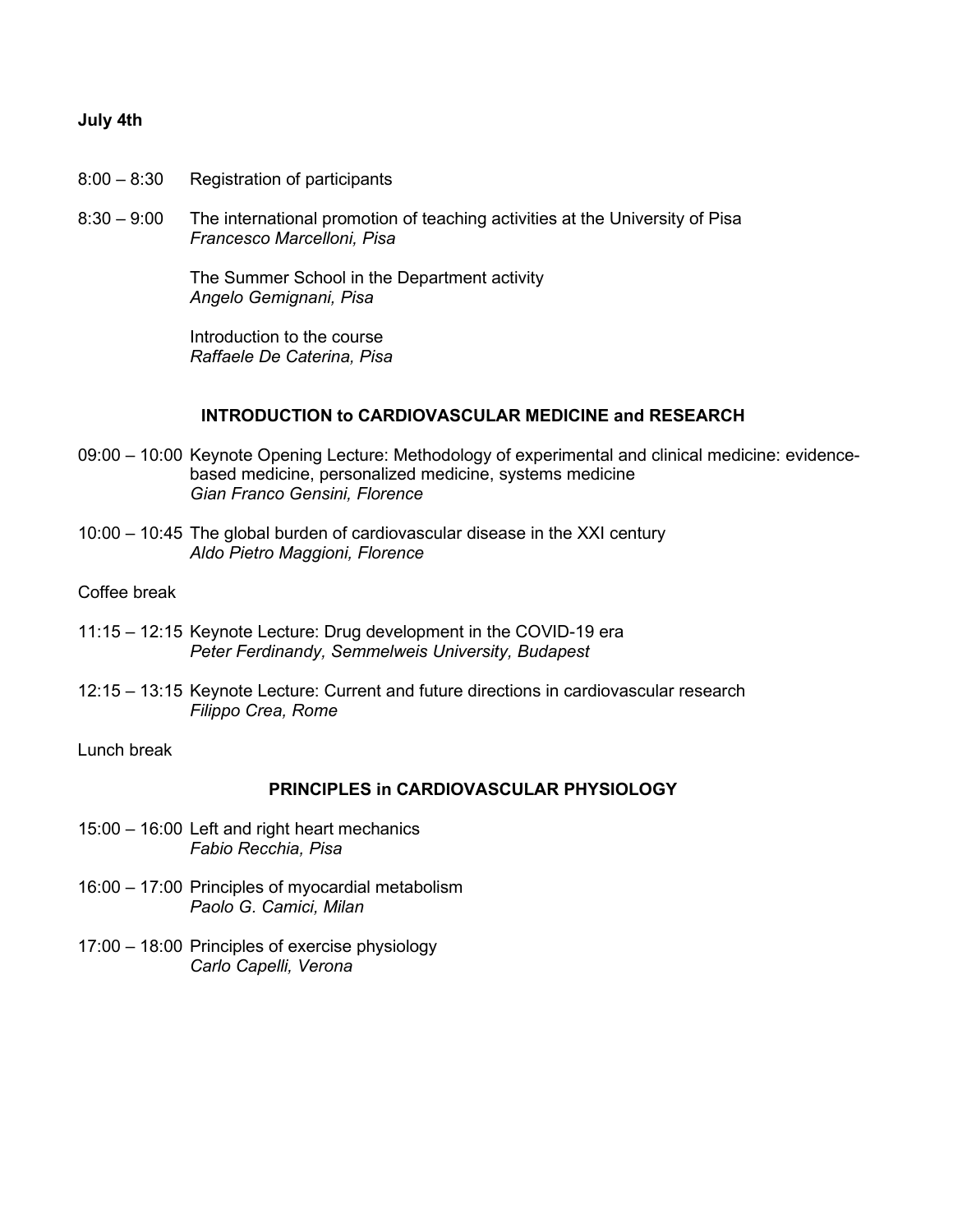## **July 5th**

#### **THE CORONARY CIRCULATION and CORONARY ARTERY DISEASE (I part)**

- 9:00 9:45 Pathophysiology of coronary macro- and microcirculation *Danilo Neglia, Pisa*
- 9:45 10:30 Ischemic heart disease: the atherothrombotic background *Raffaele De Caterina, Pisa*

Coffee break

11:00 – 12:00 Keynote Lecture: Redefining ischemic heart disease: from "coronary stenosis" to myocardial ischemia: *Mario Marzilli, Pisa*

Lunch break

## **THE CORONARY CIRCULATION and CORONARY ARTERY DISEASE (II part)**

- 15:00 15:30 Principles of diagnosis of myocardial ischemia *Doralisa Morrone, Pisa*
- 15:30 16:00 Principles of treatment of acute coronary syndromes *Marco De Carlo, Pisa*
- 16:00 16:30 Principles of treatment of chronic coronary artery disease *Giacinta Guarini, Pisa*
- 16:30 17:30 Keynote Lecture: Antithrombotic therapy in patients with coronary artery disease *Steen Dalby Kristensen, Aarhus, Denmark*

\* \* \* \* \*

17:30 – 18:00 The University of Pisa for foreign students *Paola Cappellini, Pisa*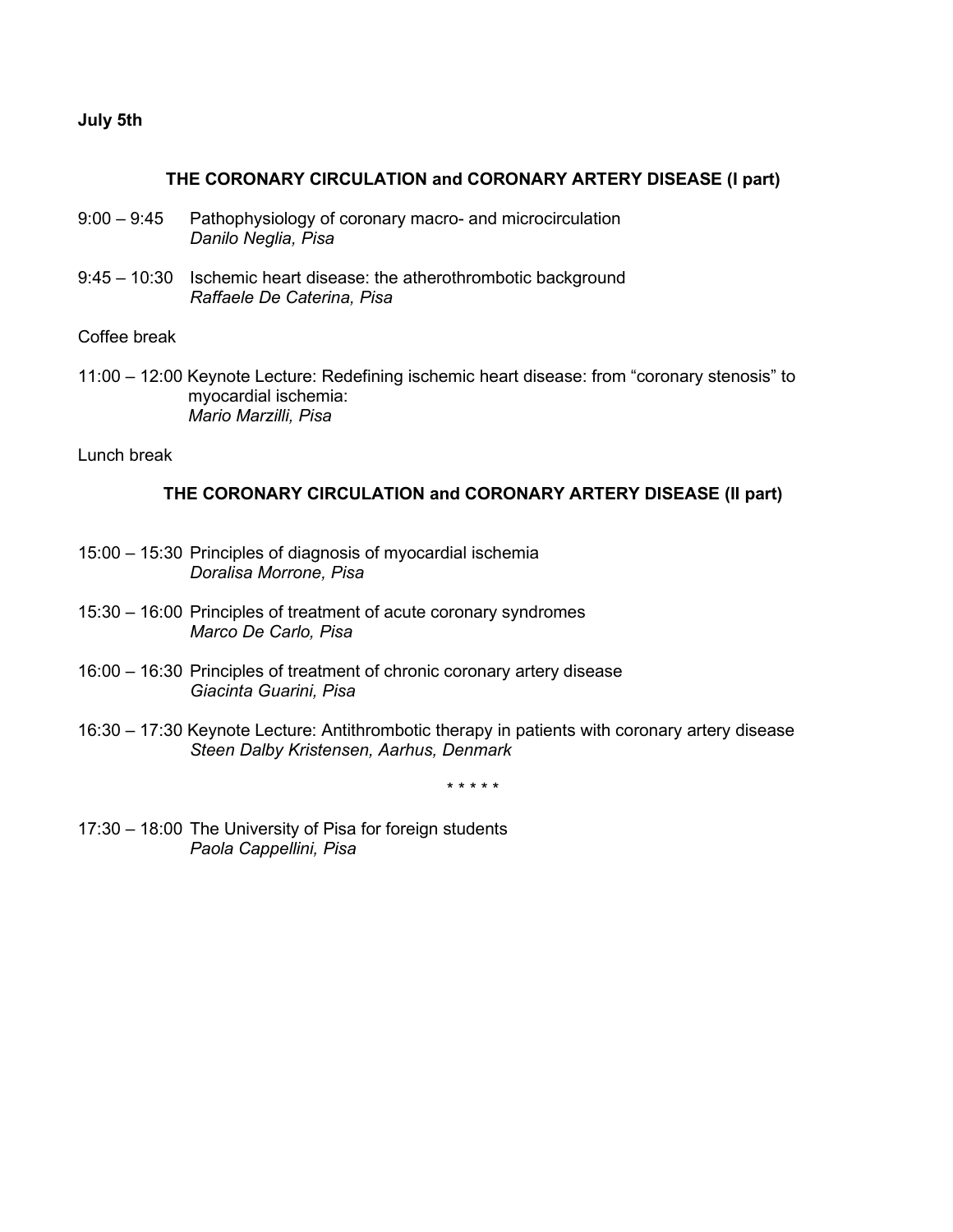## **July 6th**

## **ANTITHROMBOTIC DRUGS: FROM BASIC PHARMACOLOGY TO CLINICAL USE**

- 09:00 09:45 Principles of hemostasis: platelets, coagulation and fibrinolysis *Rossella Marcucci, Florence*
- 9:45 10:30 Antithrombotic therapy in atrial fibrillation *Raffaele De Caterina, Pisa*

Coffee break

11:00 – 12:00 Keynote Lecture: Aspirin: yesterday, today and tomorrow: long life to the old lady! *Carlo Patrono, Rome*

\* \* \* \* \*

12:30 – 13:00 The University of Pisa Museums System *Chiara Bodei, Pisa*

## **MUSEUMS AFTERNOON**

- 15:00 18:00 Guided tours of the Anatomy Museum and other museums of the University of Pisa
- 19:30 23:00 Social Dinner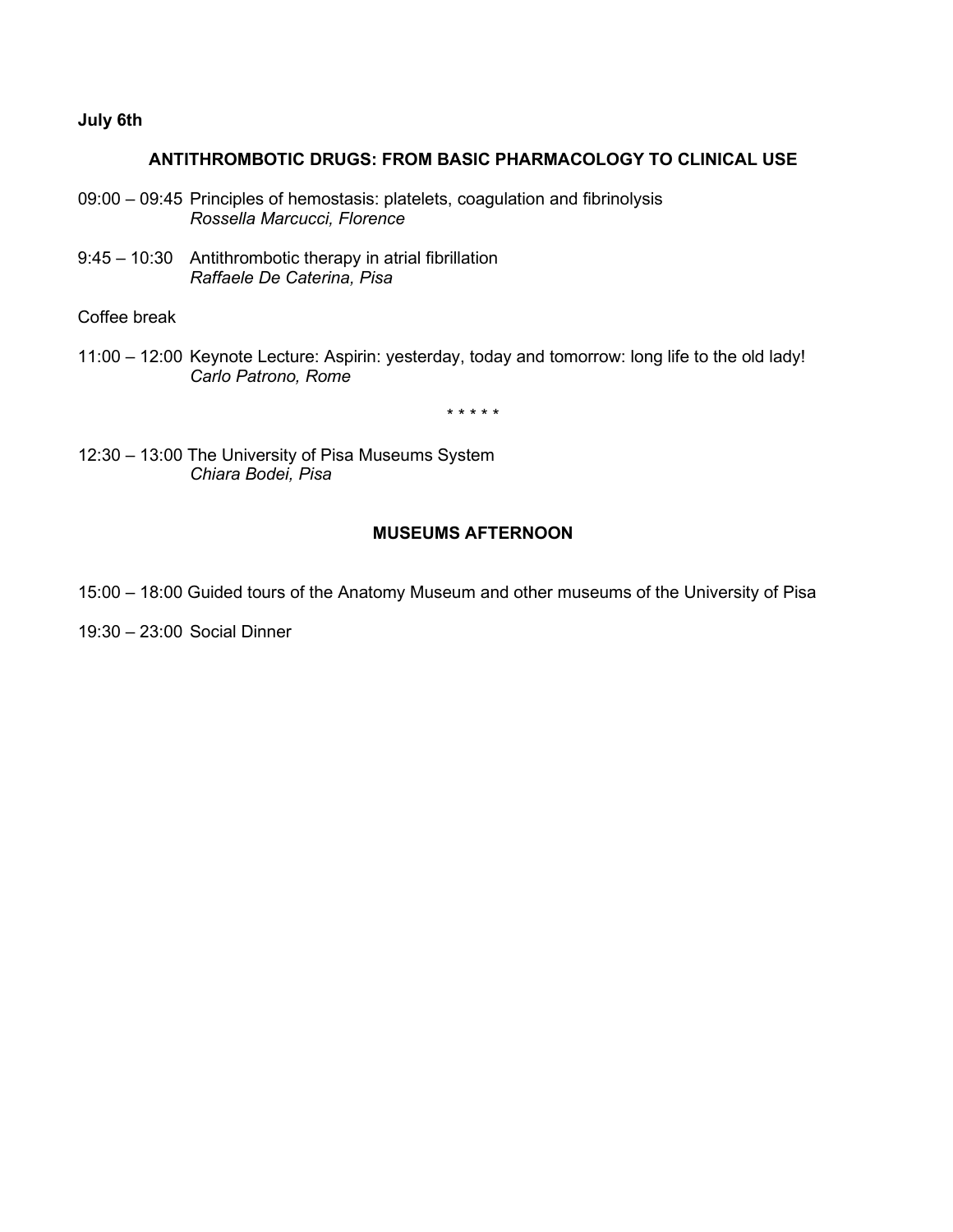## **July 7th**

#### **IMAGING IN CARDIOVASCULAR DIAGNOSIS AND DECISION MAKING**

- 9:00 9:45 Carotid plaque vulnerability and tissue characterization by ultrasound *Isabel Gonçalves, Lund, Sweden*
- 9:45-10:30 Imaging of the heart: nuclear cardiology from the origin to the XXI century: *Alessia Gimelli and Paolo Marzullo, Pisa*

Coffee break

- 11:00 –11:45 Advanced imaging of the heart and coronary vessels: principles of cardiac magnetic resonance and angio-computed tomography *Dante Chiappino, Pisa-Massa*
- 11:45 12:30 Thoracic ultrasound: pathophysiological background and clinical implications *Luna Gargani, Pisa*

Lunch break

## **PERSPECTIVES in HEART FAILURE RESEARCH**

- 14:00 –15:00 Keynote lecture: Pathophysiology and risk stratification in heart failure *Piergiuseppe Agostoni, Milan*
- 15:00 15:45 Definition, classification, pathophysiology and treatment of pulmonary hypertension: *Rosalinda Madonna, Pisa*
- 15:45 16:30 The cardiopulmonary exercise test: from pathophysiology to patients phenotyping and rehabilitation *Claudio Passino, Pisa*
- 16:30 17:30 The cardiovascular system in obesity *Andrea Natali, Pisa*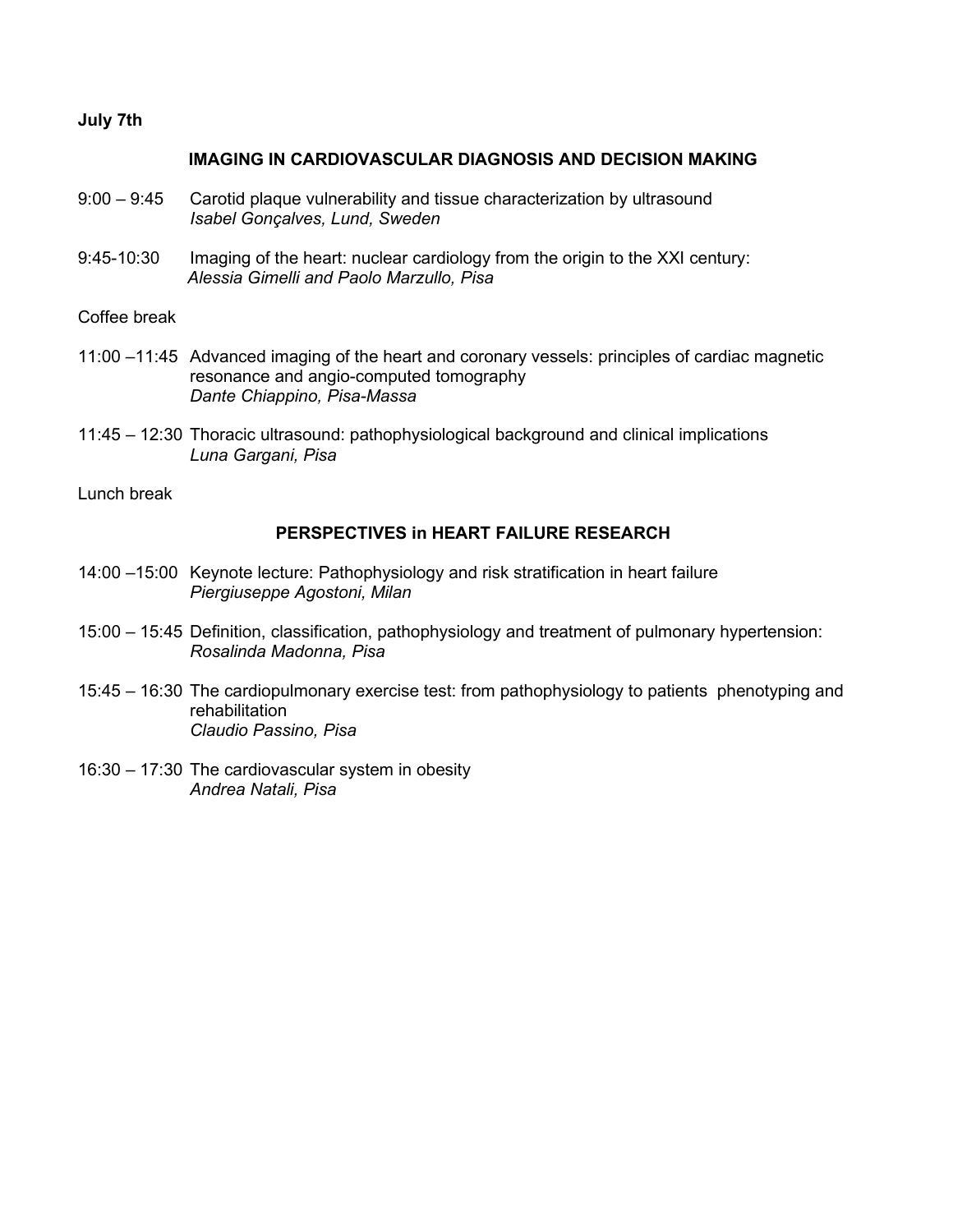## **July 8th**

## **ARTERIAL DISEASE AND HYPERTENSION**

- 9:00 10:00 Assessment of large artery structure and function: from pathophysiology to clinical applications *Carlo Palombo, Pisa*
- 10:00 11:00 Microvessels and endothelial dysfunction: from bench to bedside: *Agostino Virdis, Pisa and Enrico Agabiti Rosei, Brescia*

Coffee break

- 11:30 12:15 Aortic disease: pathophysiology, risk stratification and management: *Riccardo Liga, Pisa*
- 12:15 13:15 Seminal steps and perspectives in hypertension research: from Riva Rocci and Bjorn Folkow to the XXI century *Stefano Taddei, Pisa*

Lunc break

## **FOCUS on CARDIOMYOPATHIES**

- 15:00 15:45 Hypertrophic cardiomyopathy *Iacopo Olivotto, Florence*
- 15:45 16:30 Infiltrative cardiomyopathies: the amyloidosis model *Michele Emdin, Pisa*
- 16:30 17:15 Diabetic heart disease *Stefano Del Prato and Fabio Lattanzi, Pisa*
- 17:15 18:00 The Cardio-Renal syndrome: a unifying paradigm for cardiometabolic disease and heart failure? *Anna Solini, Pisa*